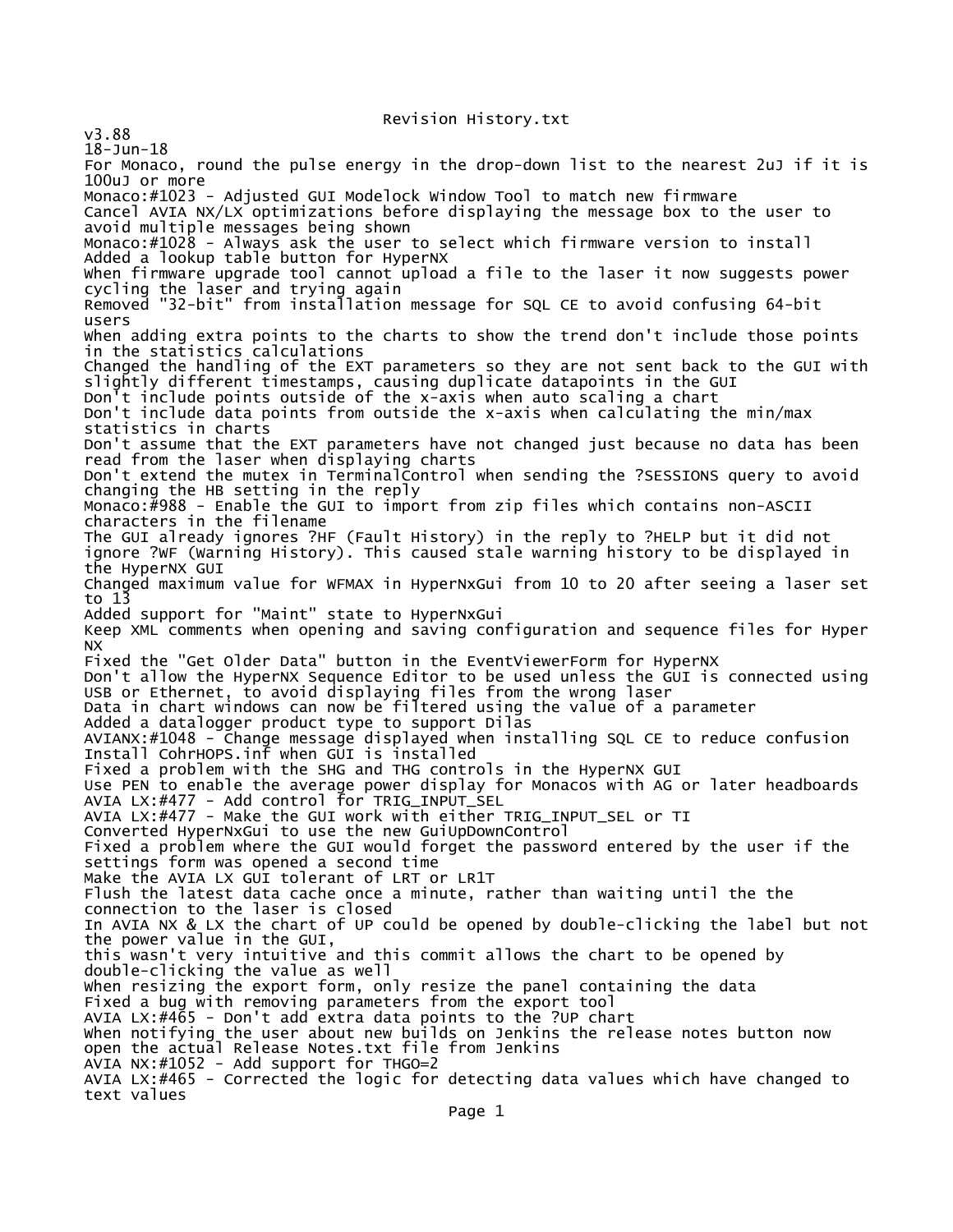Revision History.txt Added support for the G18 Add one decimal place to the optimum current display in the Monaco ModelockWindowForm Monaco:#1023 - Change labels in ModelockWindowForm from "DSC 95% ..." to "DSC Window ..." to make it more clear Monaco:#1023 - Added "DSC Sweep Min" and "DSC Sweep Max" to ModelockWindowForm Fixed a problem in windows with multiple charts where the charts are not resized when the x-axis changes between time and date/time, this problem leaves the lower chart having less space than the other charts Caught an exception when the FieldMaxII DLL cannot be found Upgraded to WiX Setup 3.11.1 Monaco:#1023 - If the PD4 optimizer fails due to a fault then display an error message on the GUI AVIA NX:#1053 - Ask production users if they want to optimize TT without changing the current Monaco:#1023 - Added a DSC Threshold to the ModelockWindowForm v3.87 16-Apr-18 Correct a problem with importing the CUSTOM column when using firmware before the lut\_library changedRowKey Suppressed trailing zeros in the lookup table data to make it easier to read Change to LookupTableForm to support importing files with different columns than the laser Corrected a problem where the baud rate from the previous session was not used at the start of the next session Improved the error message about the update folder not being empty to suggest trying a power cycle Cleanup of LaserSerialPort.Close() to retain mutex through entire process of closing the port Don't send GUI= and EN=1 to AVIA Classic v3.86 10-Apr-18 Caught an exception in the OBIS GUI Monaco:#988 - Don't use non-ASCII characters in the name of the zip created when downloading data Monaco:#989 - Cannot delete a chart from a multi-chart window Added retries when starting AVIA NX optimizations Prevented an exception when the GUI asks which RS232 port to use when it first opens AVIANX:#1040 - Add Save as button to firmware upgrade form Resize the columns in the details tab when connecting to a laser Make the LookupTableForm more generic to allow it to be shared between projects Added a form to view the contents of the blog for this laser, without opening a web browser Fixed a problem in the Monaco GUI where the rep rate could flicker between 1 MHz and 1000 kHz due to rounding Monaco:#1003 - Added a new control called GuiUpDownControl, which reads a parameter from the laser to verify that the correct value is displayed when the user clicks on the control Monaco:#1008 - Don't upload both the 50MHz and 60MHz FPGA files Resized the rep rate column in the LookupTableForm to show the contents as well as the header Fixed a problem with working offline with AVIA NX systems due to the new BRAND feature Monaco:#1005 - Ask the user to confirm the setting of LMPOWER before enabling the lookup table Monaco:#1018 - Lost LUT data when upgrading from v1.000 Corrected a problem with reading lookup table data from .txt files Added code to purge StringID data from the datalogger which is no longer being used AVIANX:#1043 - Show N/A for the hours column in the crystal tab in customer mode When the user is prompted about installing new firmware, call the virtual method so that the logic for the relevant product us used during the upgrade Page 2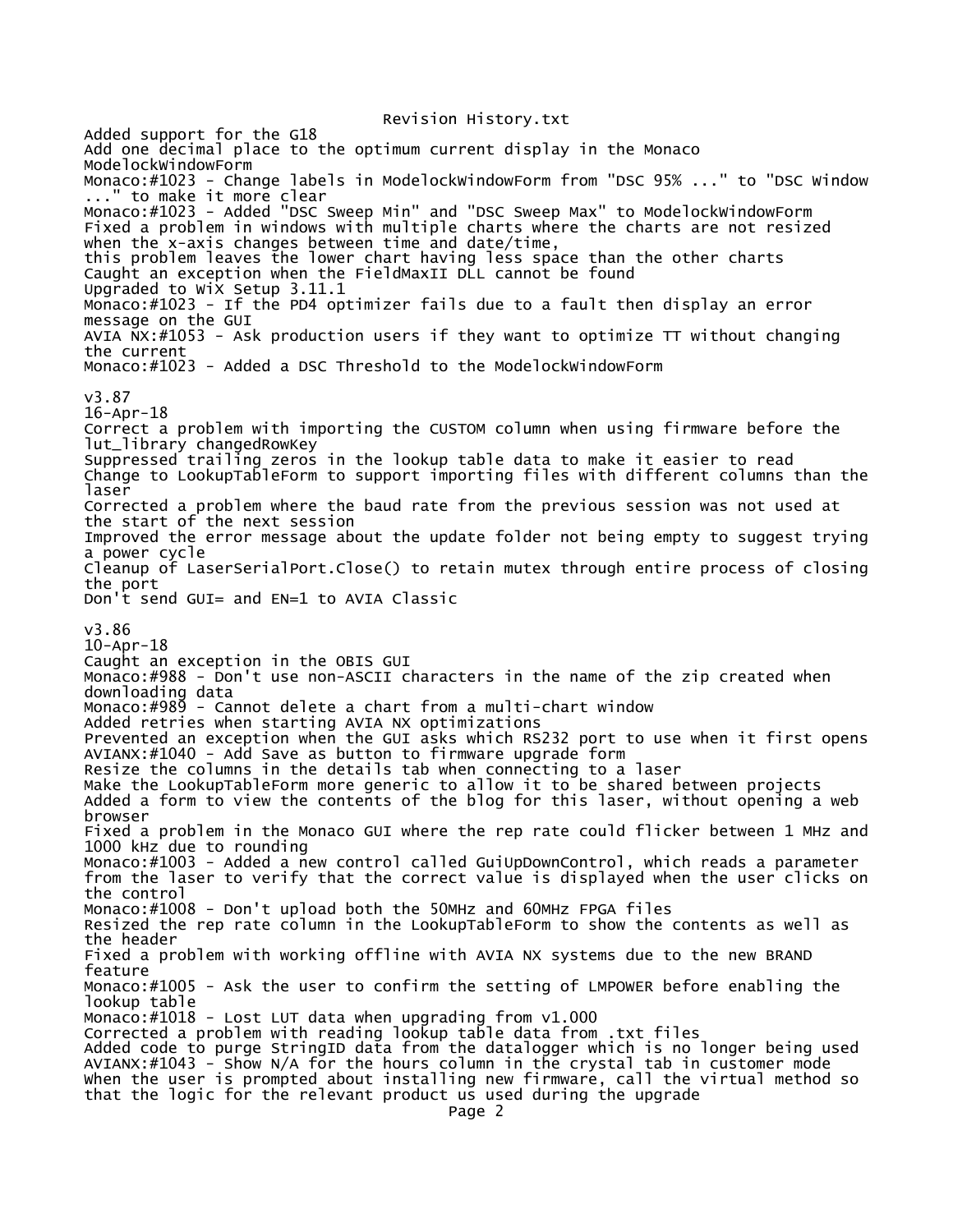## Revision History.txt

v3.85 1-Mar-18 Monaco:#963 - No longer installs the 60MHz FPGA if the existing FPGA has no suffix The display of ?UP for AVIA LX and AVIA NX now uses two lines of text if needed Handle large numbers better when drawing the vertical axis of the charts Add and remove parameters from the drop-down list in chart windows when changing access level Monaco:#964 - Added a control to adjust PWFINE to fine tune the pulse width Removed the "GUI Manual" button as there is no such document, also removed the developer names from the about tab Monaco:#779 - Subtract the offset from PD4V while calculating the modelocking window width Monaco:#810 - Added an optimizer for STRT Allowed retires up to 10000000 in the HyperNX SequenceForm, also switched off the thousands separator Added the email address gui@coherent.com to the GUI Monaco:#810 - Added an optimizer for D1C Switched floating point format in charts from "e3" to "e+3" Monaco:#970 - At least one pulse in the burst must be set to 100% Removed the timestamp column from the Monaco lookup table as it is no longer relevant after we moved the data into the storage manager Display the error message from the laser if the user enters an invalid setting for PERIOD in the settings form Remove the temperature tab from the settings form when not connected to a laser Monaco:#967 - Remove A1S from LUT for Monaco lasers with headboard Rev AG or a later version Monaco:#968 - Remove A1RN from LUT for laser with Rev AG or later headboard Clear the selected scrip step when running the script Monaco:#981 - Warn about unsaved burst shape edits Monaco:#981 - Prompt the user to save the burst shape when switching rows Monaco:#983 - Display the MPWSA column when working with old lookup tables Improved display of decimal places in charts with large numbers and a small range of values Clear the clipboard after using it to paste data into Excel Added buttons to DataImportForm to save and restore selected items Save path for data import, offline file, window layout, and scripts Improve formatting of pulse count data in AVIA NX and AVIA LX GUIs GUI can now query old data from the cloud Used invariant culture when sending timestamps in queries to the cloud and processing the results, to make cloud queries work on German PCs Add a spinner to the chart windows when waiting for data from the cloud Use ?ST in off-line mode to lookup the state name to match ?L Increased the default width of MessageBoxNonProportional to allow for the new HB column in the ?SESSIONS query Added a minimum window size to TerminalForm When saving and restoring layouts the graph scales are now included Added button to graph scale form to set time axis to show all data Added a column to LogFileListView to show the earliest timestamp for each laser v3.84 5-Feb-18 Fixed a problem where duplicate data can appear in the LatestData table in the database Improvements to the error messages shown while upgrading the firmware Fixed a problem with upgrading from GUIs before  $v\overline{3}.81$  to  $v\overline{3}.83$  or later Small tweak to code which starts worker thread in TimeGraphForm to try to avoid having orphaned windows The Export Tool now starts with all the parameters in the left hand list (i.e. not selected) Reduced flicker when adding lots of data to the Event Log Viewer Improved the message from the GUI when it fails to start its Telnet Server, also prompt the user to stop the telnet server before opening a connection to localhost Page 3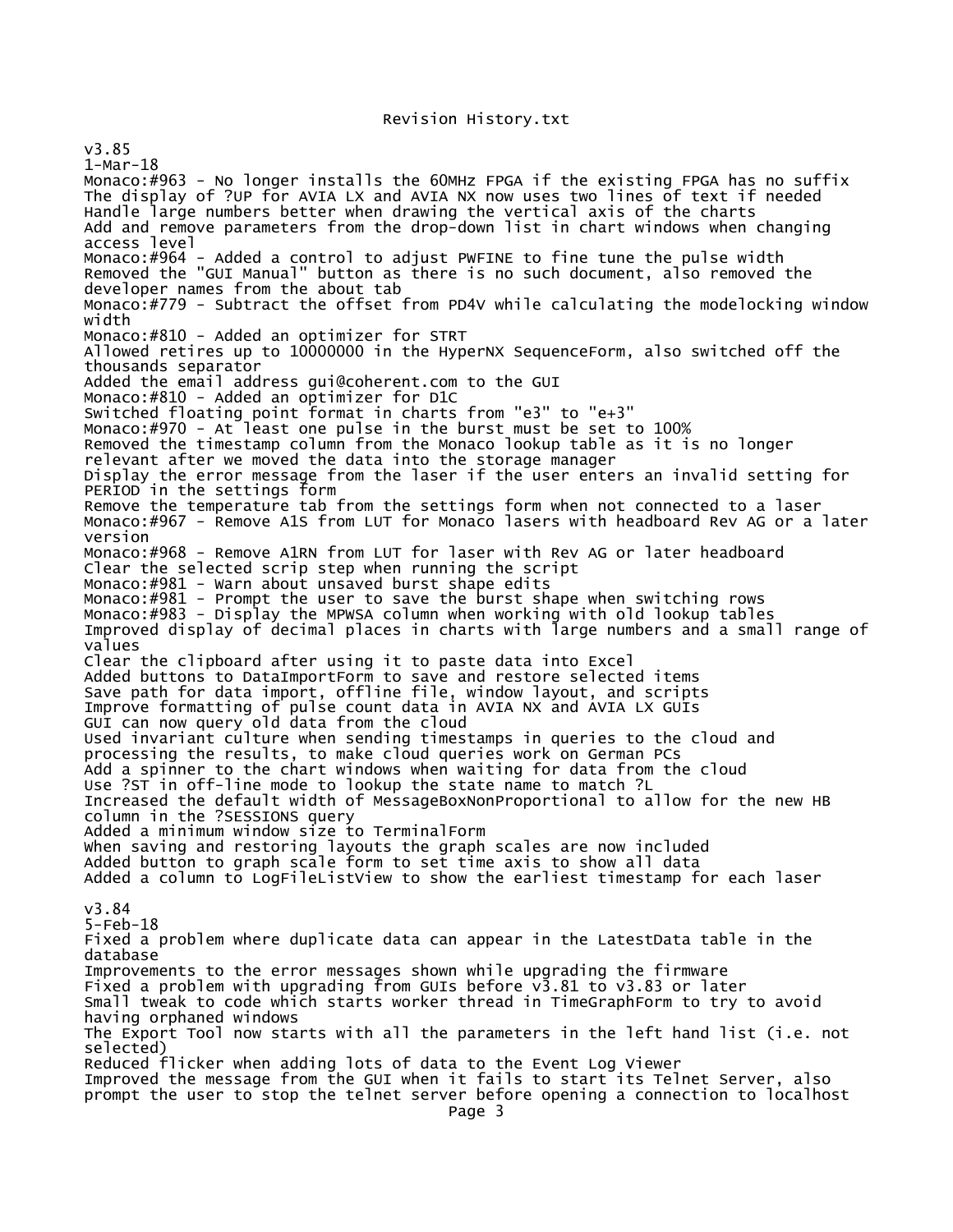Revision History.txt AVIA LX:#299 - Restore the icon pinned to the task bar after upgrading the GUI AVIA LX:#221 - Allow lookup table to be edited by deleting cells, update check boxes after applying changes When deleting systems from the log file just remove the row from the ListView instead of refreshing the ListView, as that can take a very long time Added support to FtpForm for listing files and deleting folders ToradexUpgradeForm now cleans out old files from the update folder before starting, it also uses the ?UPDATE query to validate the files before sending the UPDATE command ToradexUpgradeForm displays "Verifying upload" in status bar while the ?UPDATE query is running Monaco:#952 - Allow the GUI to upload .dat files into the laser to restore the settings Improve the process of switching from one laser type to another AVIA NX:#1034 - Improved offline mode with branding Added a form to select a systemID from the cloud GUI now downloads the latest data from the cloud periodically when connected offline Fixed a problem in ExportForm where CMDS could be added twice, causing an exception Fixed a timezone problem when deciding whether to add extrapolated data to TimeGraphForm v3.83 24-Jan-18 AVIA LX:#319 - Use THG2OT instead of THG2ST for firmware 0.48.3 or later VSTS:#429 - Added support for FieldMaxII power meter Monaco:#859 - Only check for new firmware once every 3 hours Copied feature to check for new firmware from Monaco GUI to AVIA NX, AVIA LX & HyperNX GUIs Monaco:#892 - Allow for slower mutex timeouts at lower baud rates Monaco:#860 - Make firmware update failure message more visible Monaco:#853 - Allow LookupTableForm to create new rows in laser when importing Added the "New GUI Window" button to the other product GUIs Added support for saving and restoring the positions of multiple GUI windows SqlCeWrapper now caches ParamIDs to significantly increase performance when connecting to a new laser type for the first time Monaco:#834 - Fixed a problem with opening a second GUI when the main GUI is larger than the default size Monaco:#834 - Made sure the OnConnection() event handler of all the derived classes is called when opening a new GUI window Monaco:#834 - Don't disconnect from the new data event if the user cancels closing the GUI after being warned about the heartbeat timeout Added code to deal with having two different ParamIDs in the database for the same param for the same product Monaco:#859 - Allow for the build number when checking for new firmware for AVIA NX Changed the LatestData class to hold the first and last timestamps and the count of the number of samples where the value did not change Added interpolated data from the LatestData cache to the chart windows Corrected the order of the tabs in the HyperNxGuiForm AVIA LX:#319 - Update the THG2 offset if it is changed in a command prompt, and don't display the offset in the chart Send the latest value of each parameter to the cloud, even if it has not changed value AVIA LX:#319 - Don't set THG2ST or THG2OT when connecting AVIA LX:#334 - Change ThermEQ to PulseEQ Don't write NaN data for floating point numbers into the database Monaco:#853 - Fixed a problem with adding new rows to the lookup table when some of the columns contain illegal values Added support for LabMax Pro power meter Added support for GenTec P-Link power meter The WelcomeForm now looks better when the PC is using large fonts Tweak to the SettingsForm to prevent a problem when using a USB power meter on a PC with no COM ports Catch an exception in the blog form when the TX controls have not been installed Page 4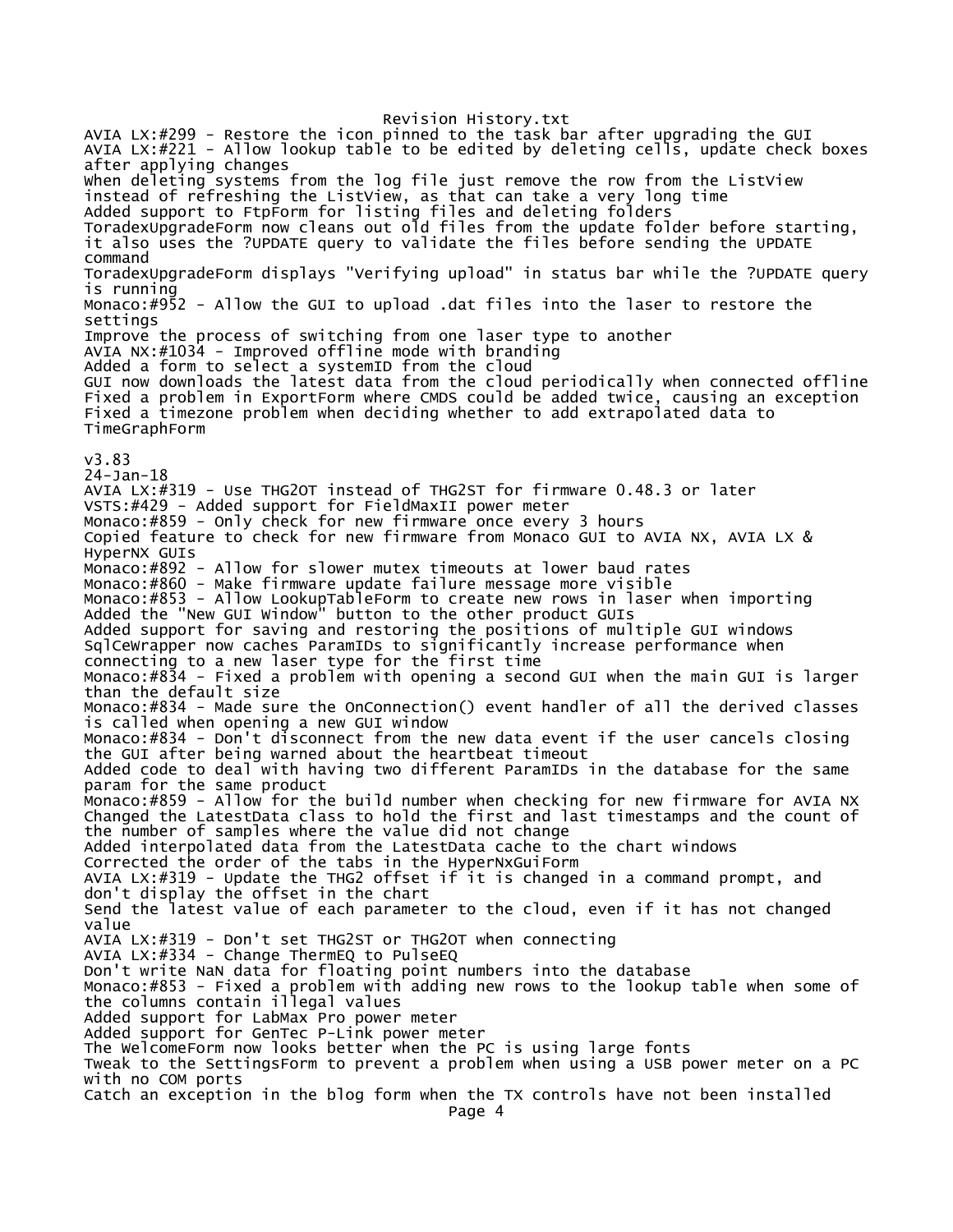## Revision History.txt

properly Monaco:#844 - Added more protection to detect Excel or the TX Control not being installed Monaco:#917 - Show date and time when PWAOG optimizer starts Monaco:#917 - Abort optimization if the shutter or pulsing state changes, or the laser is stopped. Also, only allow one form to be open at a time Monaco:#810 - Generalized the PWAOGOptimizerForm to also optimize MPWA and STRT Added a check for dataLogger.powerMeter being null before opening a chart for the power meter Added more error checking of the reply to ?HV when deciding which FPGA version to install on Monaco The GUI can now read the temperature from a LabJack Digit and log it as EXTT AVIA LX:#142 - Change the limits for the xMin and xMax controls in the AVIA LX GUI to match the firmware Prefix www.coherent.com with https:// as our new web server seems to require that AVIA LX:#343 - Fix a cosmetic flicker when pressing the shift back button on the crystal map tab in AVIA NX and AVIA LX Don't include the lookup folder as a subfolder of the root folder when downloading data to build a zip file Changed the order of setting up thg2SetUpDown in the AVIA LX GUI to avoid exceptions when switching between lasers with old and new firmware AVIA LX: $#351$   $\overline{\phantom{a}}$  Add the firmware and GUI versions to the file when exporting setting snapshots AVIA LX:#314 & AVIA LX:#315 - Enabled the SHG and THG optimize buttons for the AVIA LX for firmware v0.49.0 or later AVIA LX:#315 - The AVIA LX GUI now displays the THG servo status correctly after optimizing them Corrected a problem in the HyperNX GUI where it was expecting 4 parts of the software version Fixed a problem in the data download tool caused when a zip file was copied to a laser and then backed up again by the laser, causing a duplication of the help.txt file Clear the HyperNX start LED if the connection to the laser is dropped, so that it does not keep flashing Improved error checking of all transactions while connecting to laser to avoid displaying "Could not get mutex" on the GUI after connecting Prevents the GUI prompting to download new HyperNX firmware when the release numbers match Correct a problem with reading lookup tables from older Monaco firmware versions Removed the 50th anniversary logo now that it is 2018 Abort checking for new firmware before closing the GUI Don't resend the EP command if the GUI is attempting to switch it off v3.82 30-Nov-17 Monaco:#943 - Fixed a problem with the amplifier drop-down in Monaco when using interpolated rep rates Display "Custom" on the triggering tab of the Monaco GUI when using a custom row Resolved Monaco:#844 - Fail gracefully when TxControl not installed v3.81 27-Nov-17 Added a new communication class for VCOM over USB Extended the mutex timeout in the terminal form from 30 to 45 secs to allow for the ?HELP query in DEBUG mode Added support for LZO decompression of communication with laser Don't display PCs with their telnet server enabled in the EthernetDiscoveryForm Changed the data structure used to track previous commands in TerminalControl to keep commands and replies synchronized Added regular expression searching to the details tab, the graph scale form, the export form and the import form Resolves Monaco:#889 - State gets stuck as "Stopping" Resolves Monaco:#888 - Branch name not displayed correctly when upgrading the GUI Page 5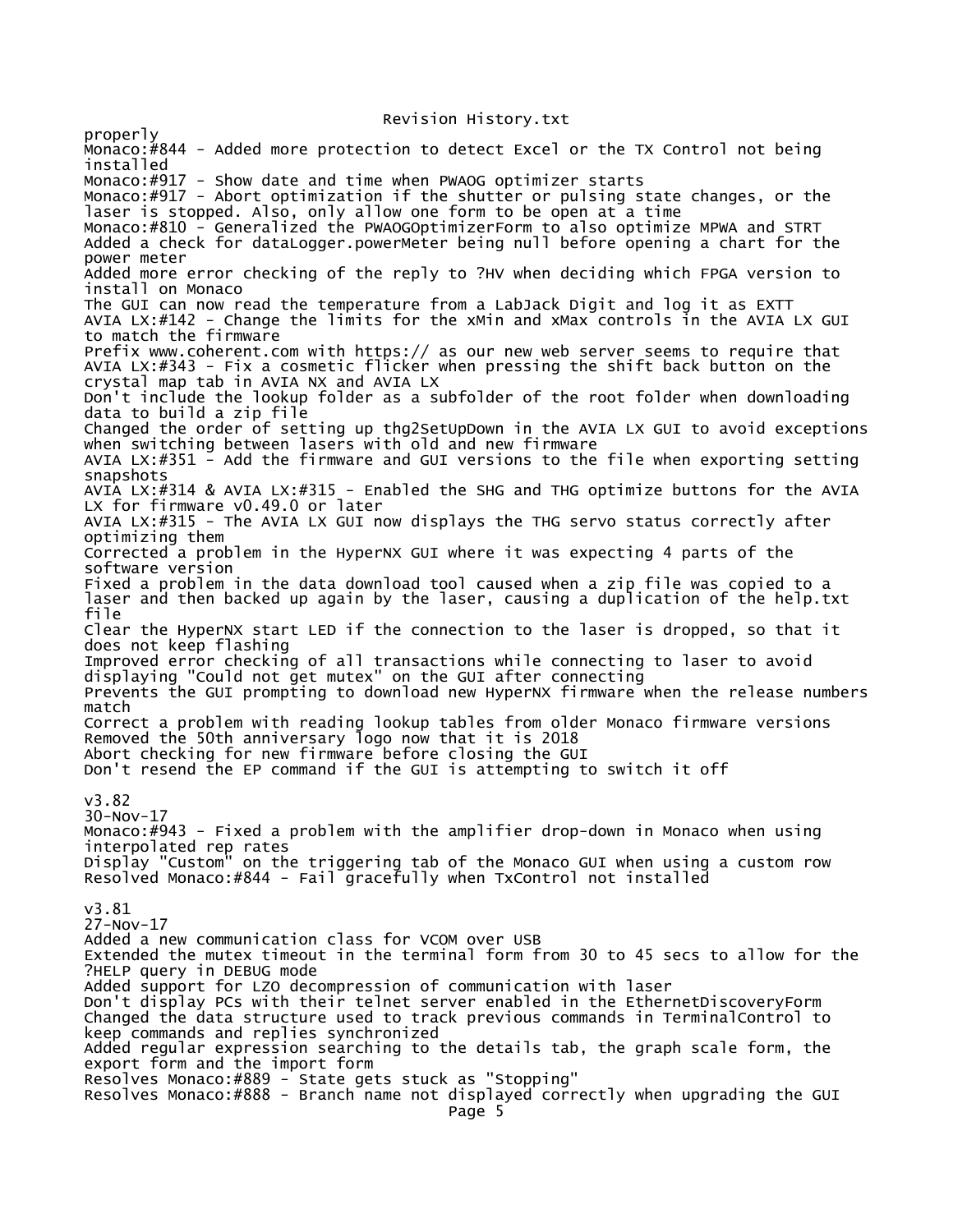Revision History.txt Resolves Monaco:#904 - Add support for SHGEXT Resolves Monaco:#908 - Update seeder burst shape form Resolves Monaco:#899 - Don't display parameter lists in SettingsForm for laser where they are not relevant Resolves Monaco:#917 - Added a form to optimize PWAOG Resolves Monaco:#941 - Row cannot be set as a custom row without having a name Monaco:#931 - Use LMPOWER to calculate the pulse energy in the amplifier drop-down Fixed a problem with parsing and displaying the Monaco rep rate when running on a German PC Added a burst shape editor for Monaco Fixed a problem in the Monaco GUI where the pulse width control would not be visible HyperNX:#588 - Change AOM2 Width parameter in Triggering Tab dependent on firmware version HyperNX:#589 - Frequencies in LRRB window should be sorted by value AVIA LX:#281 - Moved THMT control to the same y position as RFMIN to fix the resizing the AVIA LX service triggering tab AVIA LX:#303 - Store power meter readings in the laser if the laser supports this Resolves AVIA LX:#291 - Add AVIA LX link to "Visit AVIA webpage" button Resolves AVIA LX:#298 - Don't display seconds on charts in Singapore Resolves AVIA LX:#149 - Allow commas in CrystalMapForm Resolves AVIA LX:#297 - Reply with "Error, bad command" if ß character is sent Resolves AVIA LX:#305 - Add "Consumed" to CrystalMapEditForm Resolved AVIA LX:#302 - Allow Export tool to export to Excel in German Resolves AVIA NX:#1022 - Increase mutex timeout when reading ?HELP over RS232 with low baud rates Resolves AVIA NX:#1003 - Release and reacquire LOCKOUT when switching from one connection mode to another (e.g. RS232 to USB) Resolves AVIA NX:#1024 - Don't display heartbeat warning when switching connections if connection has been dropped Resolves AVIA NX:#1023 - Cache ?HELP query in GUI AVIA NX:#1022 - Scaled the mutex timeout by the connection baud rate in TerminalControl AVIA NX:#1026 and AVIA LX:#312. The spot temperature data has been removed from AVIA NX Correctly identify number of diodes for AVIA NX 355-30 and 532-45 Added servo panels for the etalon and THG to the OBIS GUI Added support for C18 v3.80 5-Sep-17 AVIA LX:#263 - Add FPCT to Lookup table Add and Edit forms v3.79 30-Aug-17 The number of ticks in charts now depends on the size of the chart Chart control now looks at all the combinations of divisions and decimal places which give a fractional error of less than or equal to 1e-4, then it chooses the one with the fewest number of decimal places and the largest number of divisions When auto scaling charts, multiples of 5 are now used in addition to 10 If all of the data points in a chart are integers then don't display decimal places on the vertical axis Increased receiver buffer in IpPort from 8K to 128K Moved the unzip and import activities in DataImportForm into separate threads which can run in parallel When importing data check for floating point numbers encoded as strings, and convert them back to floats Changed the code to set the culture to en-US by checking the existing culture explicitly after discovering that en-SP for Singapore caused a problem Resolves VSTS #459 - LogFileListView holds the serial mutex for much too long Resolves VSTS #465 - Fix Snapshot create button Importing snapshots is now faster as the items are inserted into the form in a batch SnapshotForm now updates the progress bar while importing from Excel SnapshotRestoreForm no longer shows message boxes for each failed settings, it uses Page 6